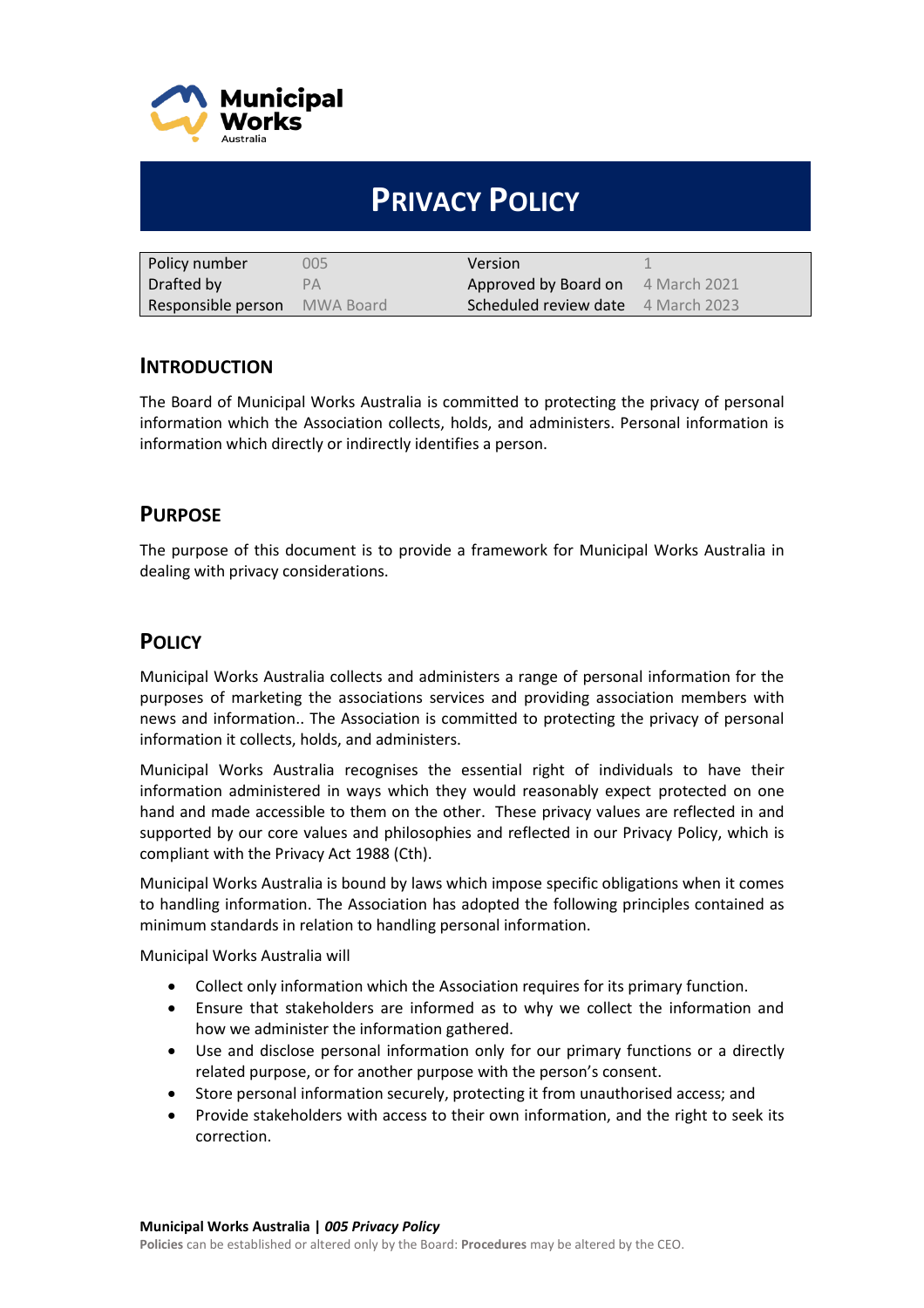# **AUTHORISATION**

Lynn Undy

**LYNN UNDY |** BOARD CHAIR **MUNICIPAL WORKS AUSTRALIA**

4 MARCH 2021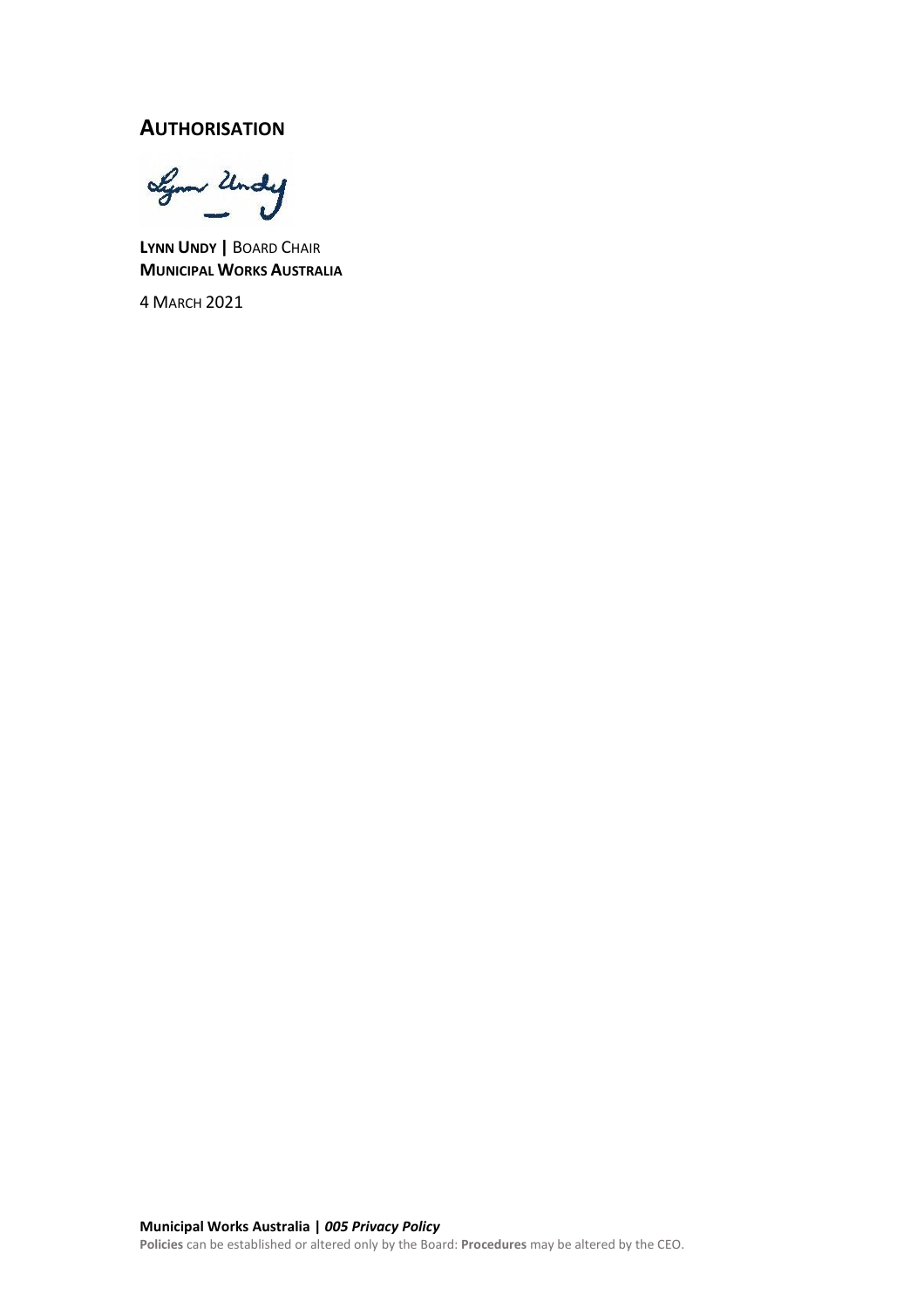

# **PRIVACY PROCEDURES**

| l Procedures number | 005  | Version                                   |              |
|---------------------|------|-------------------------------------------|--------------|
| Drafted by          | CEO. | Approved by CEO on                        | 4 March 2021 |
| Responsible person  | CEO  | <b>Scheduled review date</b> 4 March 2023 |              |

# **RESPONSIBILITIES**

Municipal Works Australia's Board is responsible for developing, adopting, and reviewing this policy.

Municipal Works Australia's CEO is responsible for the implementation of this policy, for monitoring changes in Privacy legislation, and for advising on the need to review or revise this policy as and when the need arises.

# **PROCESSES**

#### **Collection**

Municipal Works Australia will:

- Only collect information that is necessary for the performance and primary function of Municipal Works Australia.
- Notify stakeholders about why we collect the information and how it is administered.
- Notify stakeholders that this information is accessible to them.
- Collect personal information from the person themselves wherever possible.
- If collecting personal information from a third party, be able to advise the person whom the information concerns, from whom their personal information has been collected.
- Collect Sensitive information only with the person's consent. (Sensitive information includes health information and information about religious beliefs, race, gender, and others).
- Determine, where unsolicited information is received, whether the personal information could have collected it in the usual way, and then if it could have, it will be treated normally. (If it could not have been, it must be destroyed, and the person whose personal information has been destroyed will be notified about the receipt and destruction of their personal information).

#### **Use and Disclosure**

Municipal Works Australia will:

• Only use or disclose information for the primary purpose for which it was collected or a directly related secondary purpose.

**Policies** can be established or altered only by the Board: **Procedures** may be altered by the CEO.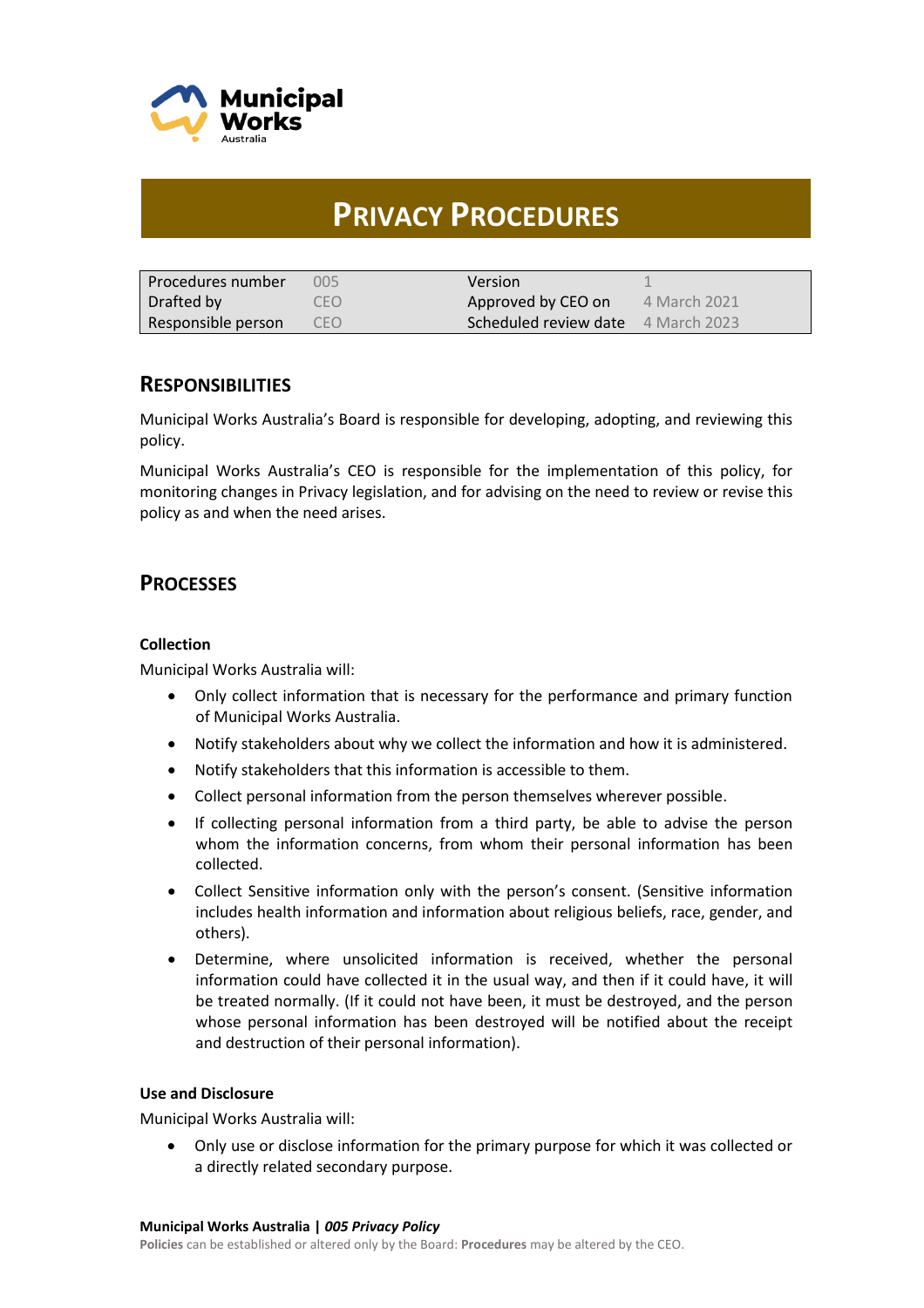- For other uses, Municipal Works Australia will obtain consent from the affected person.
- In relation to a secondary purpose, use or disclose the personal information only where:
	- $\circ$  a secondary purpose is related to the primary purpose and the individual would reasonably have expected us to use it for purposes; or
	- o the person has consented; or
	- o certain other legal reasons exist, or disclosure is required to prevent serious and imminent threat to life, health, or safety.
	- In relation to personal information which has been collected from a person, use the personal information for direct marketing, where that person would reasonably expect it to be used for this purpose, and Municipal Works Australia has provided an opt out and the opt out has not been taken up.
	- In relation to personal information which has been collected other than from the person themselves, only use the personal information for direct marketing if the person whose personal information has been collected has consented (and they have not taken up the opt-out).
	- State in Municipal Works Australia's privacy policy whether the information is sent overseas and further will ensure that any overseas providers of services are as compliant with privacy as Municipal Works Australia is required to be.
	- Provide all individuals access to personal information except where it is a threat to life or health or it is authorized by law to refuse and, if a person is able to establish that the personal information is not accurate, then Municipal Works Australia must take steps to correct it. Municipal Works Australia may allow a person to attach a statement to their information if Municipal Works Australia disagrees it is inaccurate.
	- Where for a legal or other reason we are not required to provide a person with access to the information, consider whether a mutually agreed intermediary would allow sufficient access to meet the needs of both parties.
	- Make no charge for making a request for personal information, correcting the information, or associating a statement regarding accuracy with the personal information.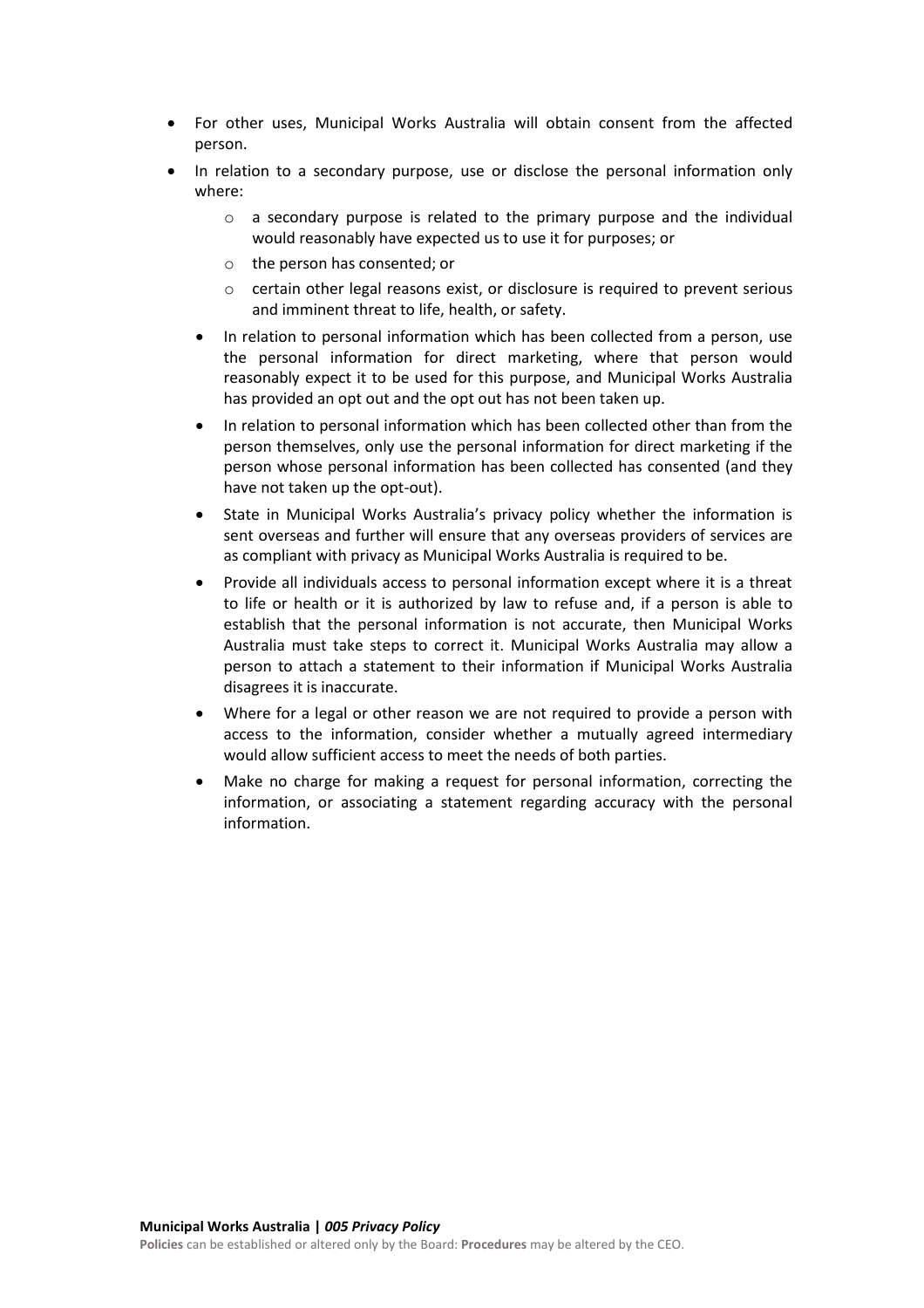#### **Storage Municipal Works Australia**

- Implement and maintain steps to ensure that personal information is protected from misuse and loss, unauthorized access, interference, unauthorized modification, or disclosure.
- Before Municipal Works Australia discloses any personal information to an overseas recipient including a provider of IT services such as servers or cloud services, establish that they are privacy compliant. Municipal Works Australia will have systems which provide sufficient security.
- Ensure that Municipal Works Australia's data is up to date, accurate and complete.

#### **Destruction and de-identification Municipal Works Australia**

- Destroy personal information once is not required to be kept for the purpose for which it was collected, including from decommissioned laptops and mobile phones.
- Change information to a pseudonym or treat it anonymously if required by the person whose information [organisation] holds and will not use any government related identifiers unless they are reasonably necessary for our functions.

#### **Data Quality**

Municipal Works Australia will:

• Take reasonable steps to ensure the information [the organisation] collects is accurate, complete, up to date, and relevant to the functions we perform.

#### **Data Security and Retention**

Municipal Works Australia will:

• Only destroy records in accordance with the organisation's Records Management Policy.

#### **Openness**

Municipal Works Australia will:

- Ensure stakeholders are aware of Municipal Works Australia's Privacy Policy and its purposes.
- Make this information freely available in relevant publications and on the organisation's website.

#### **Access and Correction**

Municipal Works Australia will:

• Ensure individuals have a right to seek access to information held about them and to correct it if it is inaccurate, incomplete, misleading, or not up to date.

#### **Anonymity**

• Allow people from whom the personal information is being collected to not identify themselves or use a pseudonym unless it is impracticable to deal with them on this basis.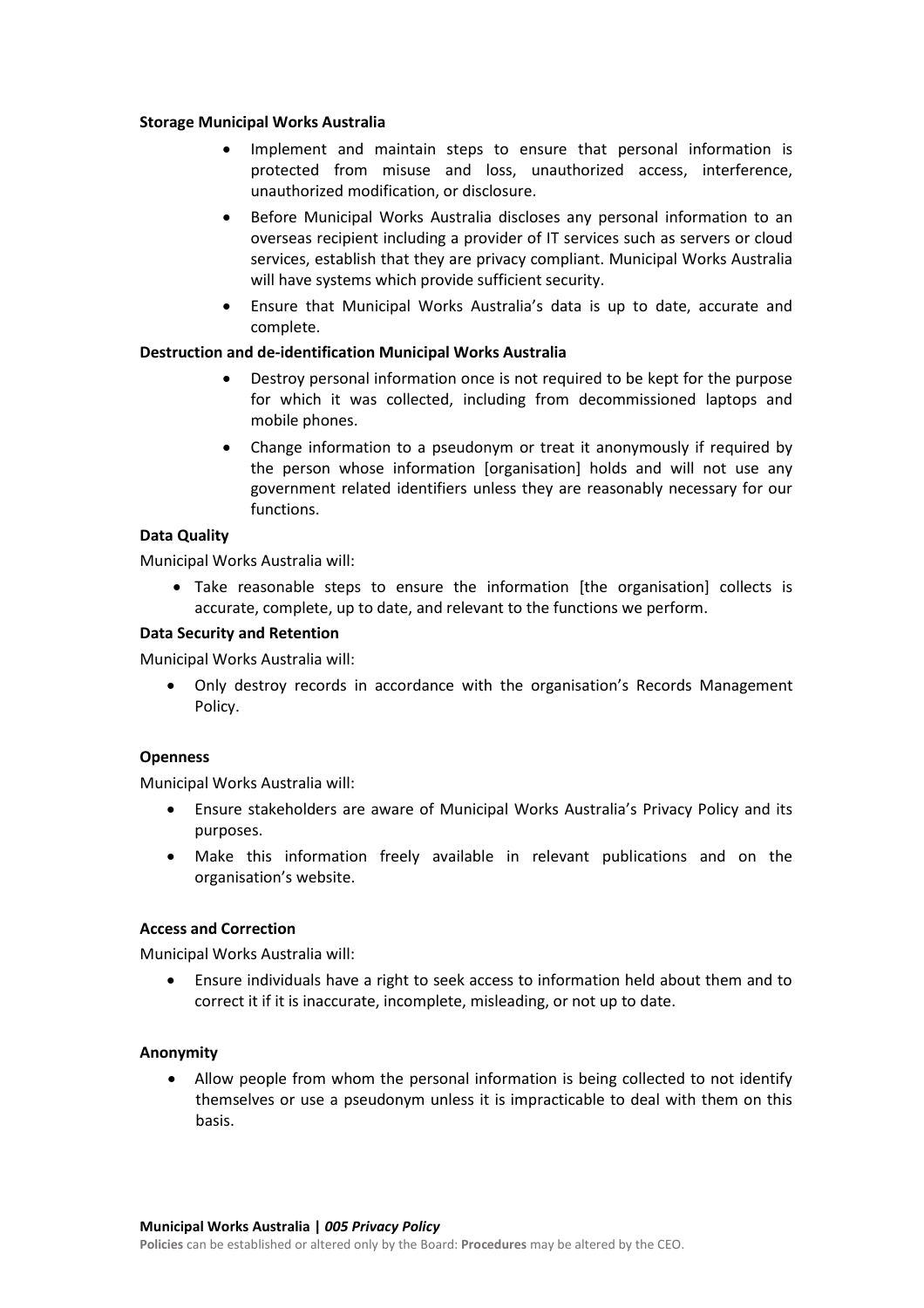#### **Making information available to other organisations**

Municipal Works Australia can:

• Release information to third parties where it is requested by the person concerned.

# **RELATED DOCUMENTS**

- MWA 001 Governance Policy
- MWA 003 Code of Ethics Policy

**AUTHORISATION**

**PETER ALI |** CHIEF EXECUTIVE OFFICER **MUNICIPAL WORKS AUSTRALIA**

4 MARCH 2021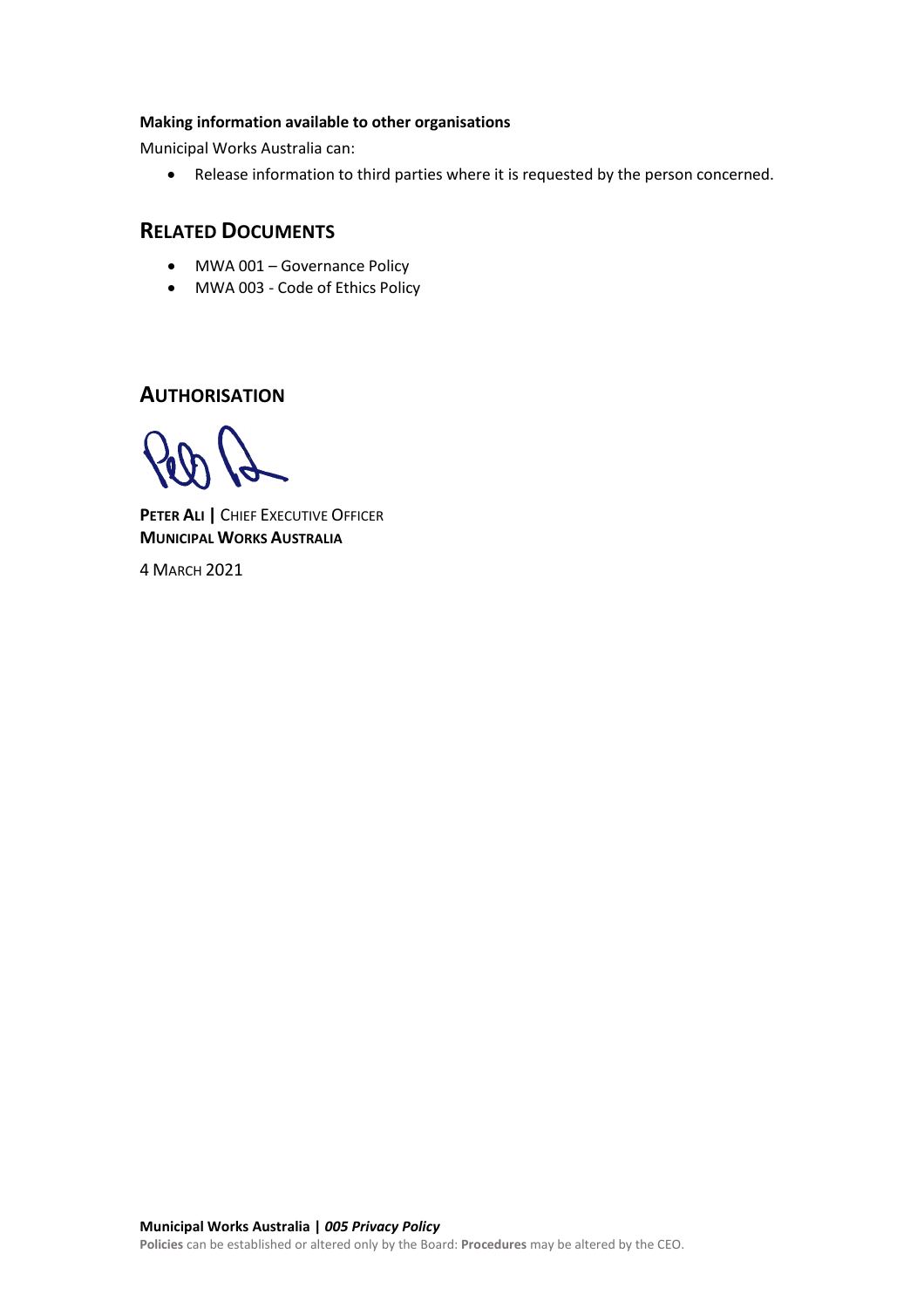# **Municipal Works Australia PRIVACY POLICY**

#### **Your privacy is important**

This statement outlines Municipal Works Australia's policy on how Municipal Works Australia uses and manages personal information provided to or collected by it.

Municipal Works Australia is bound by the Australian Privacy Principles contained in the Commonwealth Privacy Act and is compliant with the Privacy Amendment (Enhancing Privacy Protection) Act 2012. [OPTION: In relation to health records, Municipal Works Australia is also bound by the Victorian Health Privacy Principles which are contained in the Health Records Act 2001].

Municipal Works Australia may, from time to time, review and update this Privacy Policy to take account of new laws and technology, changes to the Municipal Works Australia's operations and practices and to make sure it remains appropriate to the changing legal environment.

# **What kind of personal information does Municipal Works Australia collect and how does the Municipal Works Australia collect it?**

The type of information the Municipal Works Australia collects and holds includes (but is not limited to) personal information, including sensitive information, about:

- name, employer, and work and private contact details.
- branch meeting and networking event attendance information.

#### **Personal Information you provide:**

Municipal Works Australia will generally collect personal information held about an individual by way of electronic forms, email subscriptions and meetings. You do have the right to seek to deal with us anonymously or using a pseudonym, but in almost every circumstance it will not be practicable for us to deal with you or provide any services to you except for the most general responses to general enquiries, unless you identify yourself.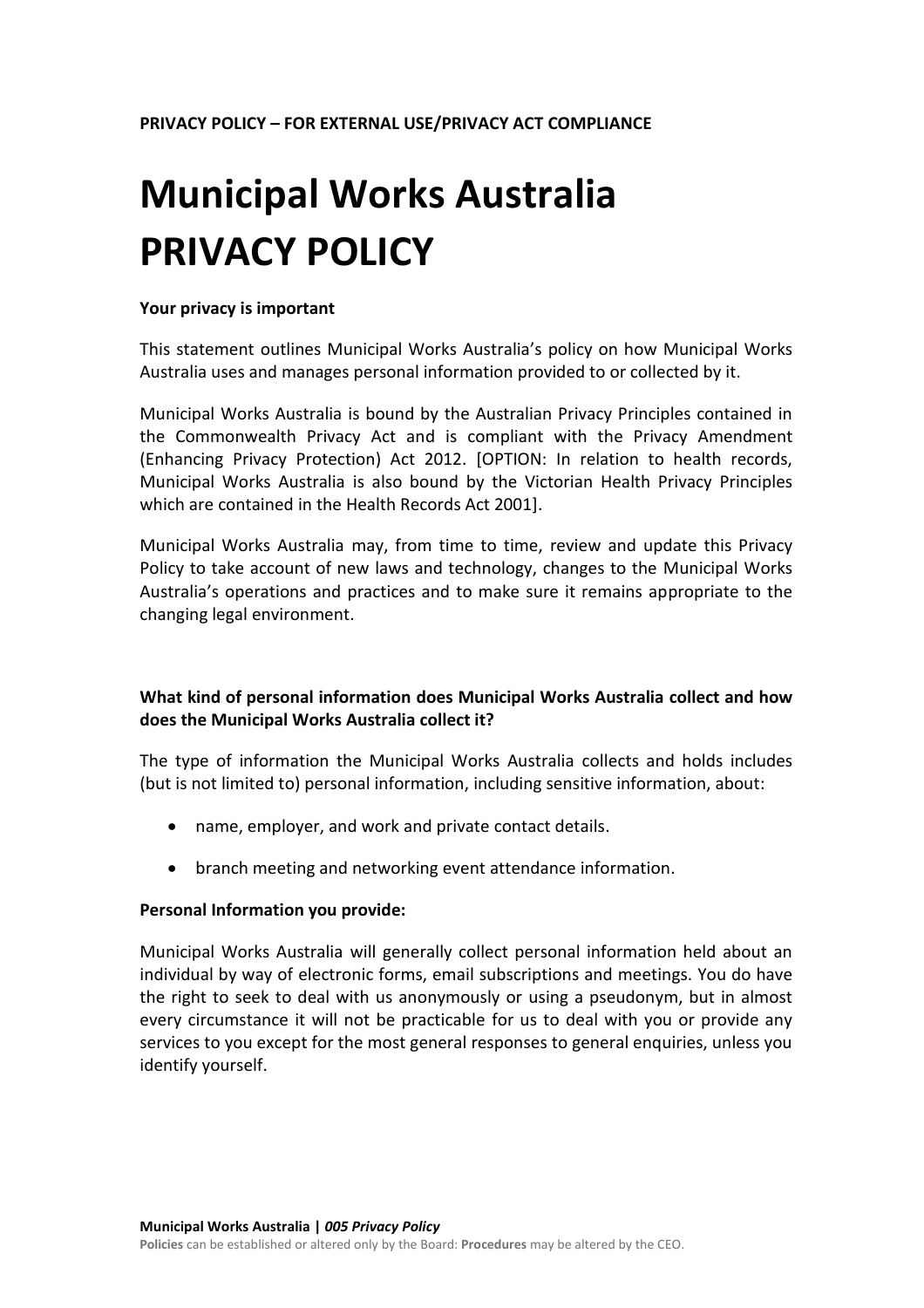# **Personal Information provided by other people:**

In some circumstances the Municipal Works Australia may be provided with personal information about an individual from a third party, for example through marketing lists provided by members of the Association.

# **In relation to employee records:**

Under the Privacy Act the Australian Privacy Principles do not apply to an employee record. As a result, this Privacy Policy does not apply to Municipal Works Australia's treatment of an employee record, where the treatment is directly related to a current or former employment relationship between Municipal Works Australia and employee. However, Municipal Works Australia must provide access and ensure compliance with the Health Privacy Principles under the Victorian Health Records Act 2001.

# **How will the Municipal Works Australia use the personal information you provide?**

Municipal Works Australia will use personal information it collects from you for the primary purpose of collection, and for such other secondary purposes that are related to the primary purpose of collection and reasonably expected, or to which you have consented.

In relation to direct marketing, Municipal Works Australia will use your personal information for direct marketing where you have provided that information, and you are likely to expect direct marketing: only then you will be sent direct marketing containing an opt out. If we use your personal information obtained from elsewhere we will still send you direct marketing information where you have consented, and which will also contain an opt out. We will always obtain your consent to use sensitive information as the basis for any of our direct marketing.

We may use video surveillance for security purposes and the footage will be used only by Municipal Works Australia and by the providers of our security services for security purposes. Surveillance videos are not used by Municipal Works Australia for other purposes and the footage is not publicly available. Surveillance cameras are not located in any bathrooms or change room facilities.

# **Job applicants, staff members and contractors:**

In relation to personal information of job applicants, staff members and contractors, Municipal Works Australia's primary purpose of collection is to assess and (if successful) to engage the applicant, staff member or contractor.

The purposes for which Municipal Works Australia uses personal information of job applicants, staff members and contractors include:

- for insurance purposes.
- to satisfy Municipal Works Australia's legal obligations,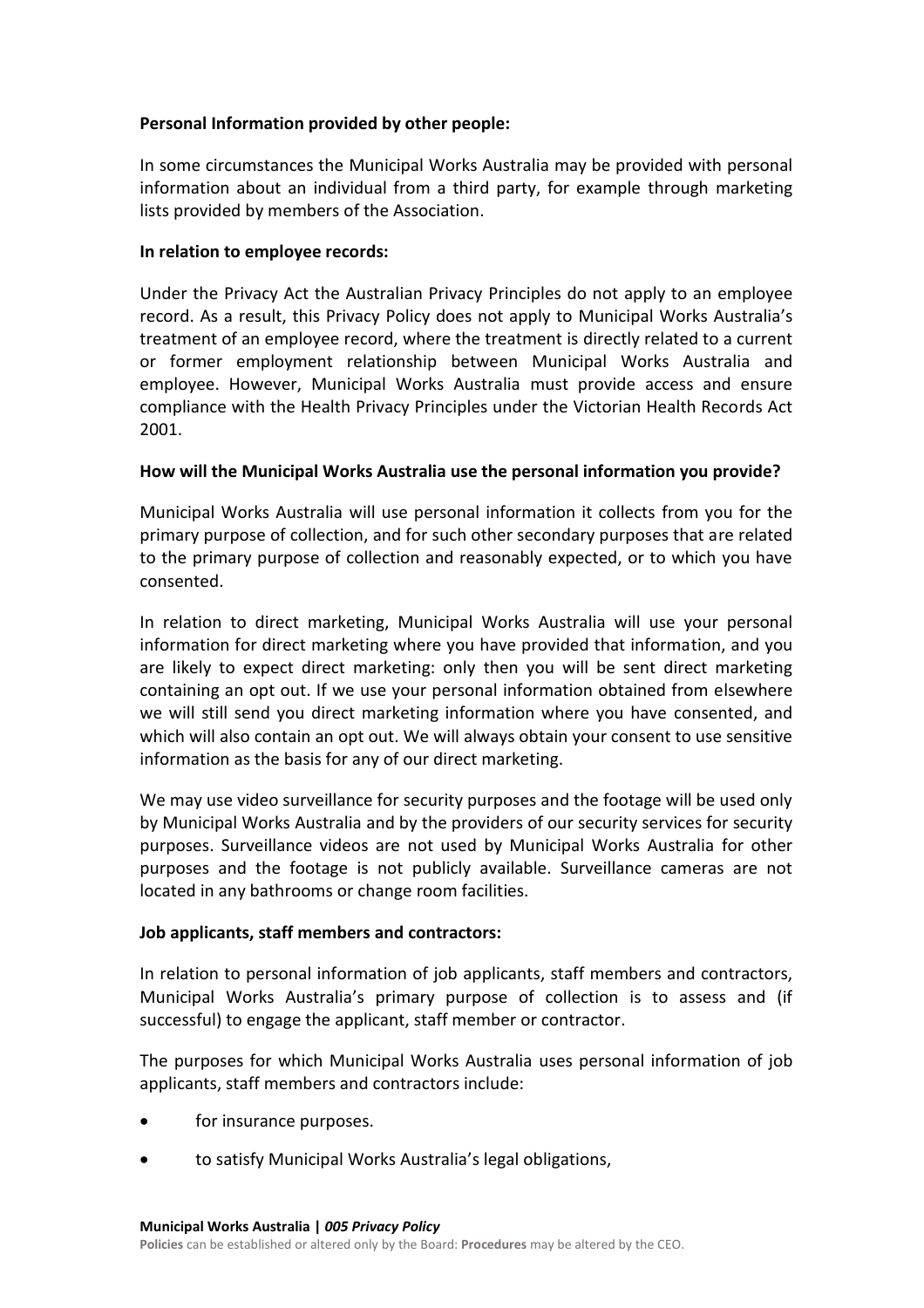Where Municipal Works Australia receives unsolicited job applications these will usually be dealt with in accordance with the unsolicited personal information requirements of the Privacy Act.

# **Volunteers:**

Municipal Works Australia also obtains personal information about volunteers who assist Municipal Works Australia in its functions or conduct associated activities, such as to enable Municipal Works Australia and the volunteers to work together.

# **Marketing and fundraising:**

Municipal Works Australia treats marketing and seeking donations for the future growth and development of the Association as important. Personal information held by Municipal Works Australia may be disclosed to an organisation that assists in the Association's fundraising, for example, the provision of consented member contact details to corporate members.

# **Who might the Municipal Works Australia disclose personal information to?**

Municipal Works Australia may disclose personal information, including sensitive information, held about an individual to:

- government departments.
- people providing services to the Association.
- other members of the Association.
- anyone you authorise Municipal Works Australia to disclose information to.

# **Sending information overseas:**

Municipal Works Australia will not send personal information about an individual outside Australia without:

- obtaining the consent of the individual (in some cases this consent will be implied); or
- otherwise complying with the Australian Privacy Principles or other applicable privacy legislation.

# **We do use overseas providers of IT services including servers and cloud services.**

# **How does Municipal Works Australia treat sensitive information?**

In referring to 'sensitive information', Municipal Works Australia means:

"information relating to a person's racial ethnic origin, political opinions, religion, trade union or other professional or trade association membership, sexual preferences or criminal record, that is also personal information; and health information about an individual".

**Policies** can be established or altered only by the Board: **Procedures** may be altered by the CEO.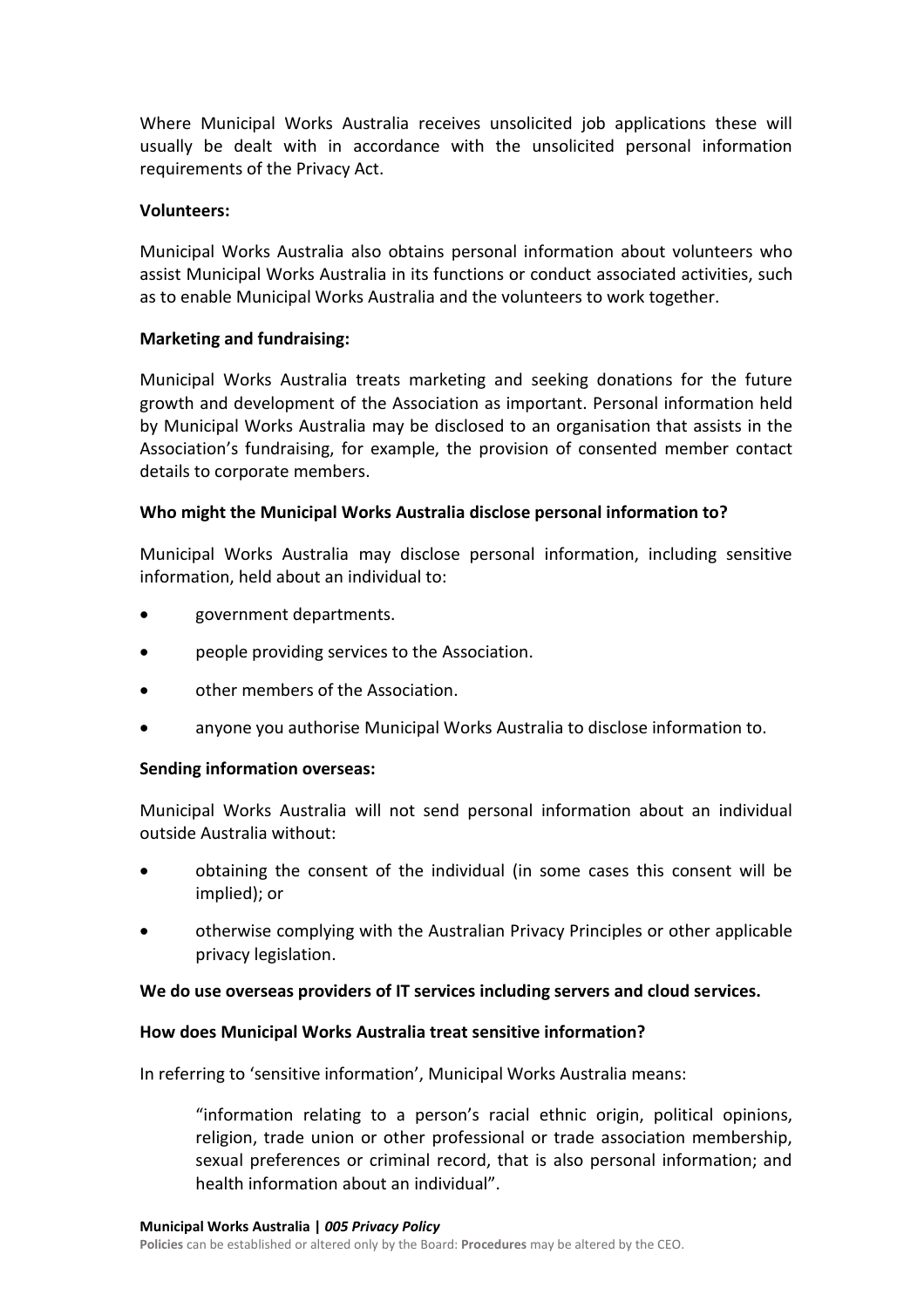Sensitive information will be used and disclosed only for the purpose for which it was provided or a directly related secondary purpose, unless you agree otherwise, or the use or disclosure of the sensitive information is allowed by law.

# **Management and security of personal information**

Municipal Works Australia's staff are required to respect the confidentiality of personal information and the privacy of individuals.

Municipal Works Australia has in place steps to protect the personal information the Municipal Works Australia holds from misuse, loss, unauthorised access, modification, interference or disclosure by use of various methods including locked storage of paper records and passworded access rights to computerised records.

When you use our website, having your cookies enabled will allow us to maintain the continuity of your browsing session and remember your details when you return. We may also use web beacons, Flash local stored objects and JavaScript. If you adjust your browser settings to block, reject or delete these functions, the webpage may not function in an optimal manner. We may also collect information about your IP address, although this may not identify you.

# **Updating personal information**

Municipal Works Australia endeavours to ensure that the personal information it holds is accurate, complete, and up to date. A person may seek to update their personal information held by Municipal Works Australia by contacting the Privacy Officer of the Municipal Works Australia at any time.

The Australian Privacy Principles and the Health Privacy Principles require Municipal Works Australia not to store personal information longer than necessary. In particular, the Health Privacy Principles impose certain obligations about the length of time health records must be stored.

You have the right to check what personal information Municipal Works Australia holds about you.

Under the Commonwealth Privacy Act and the Health Records Act, an individual has the right to obtain access to any personal information which Municipal Works Australia holds about them and to advise Municipal Works Australia of any perceived inaccuracy. There are some exceptions to this right set out in the applicable legislation. To make a request to access any information Municipal Works Australia holds about you, please contact the Privacy Officer in writing.

Municipal Works Australia may require you to verify your identity and specify what information you require. Although no fee will be charged for accessing your personal information or making a correction, Municipal Works Australia may charge a fee to retrieve and copy any material. If the information sought is extensive Municipal Works Australia will advise the likely cost in advance.